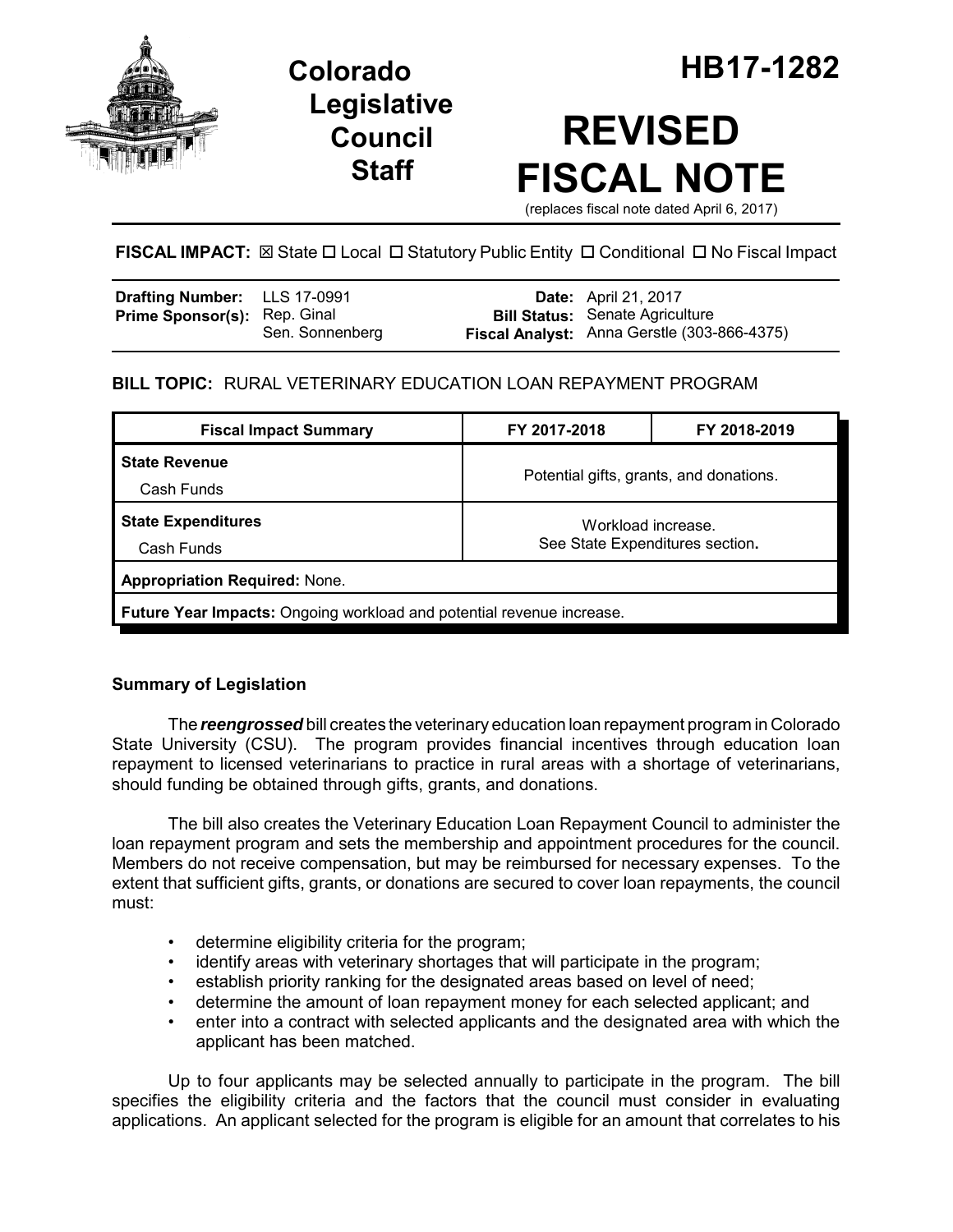Page 2

or her outstanding loans, up to \$70,000, and must contract with the council to provide services in a designated shortage area for up to four years. The amount is distributed to selected applicants as follows:

- \$10,000 upon completion of six months of the first year;
- an additional \$15,000 upon completion of the second year;
- an additional \$20,000 upon completion of the third year: and
- an additional \$25,000 upon completion of the fourth year.

The bill creates the Veterinary Education Loan Repayment Fund and moneys in the fund are continuously appropriated. The council may receive and expend gifts, grants, and donations for the program, including endowment funds, and may contract with a public or private entity. If an entity donates money for the placement of a veterinarian in a specific shortage area, that entity must commit to provide the full amount required for placement of a selected applicant for four years.

## **Background**

*Federal program.* The federal Veterinary Education Loan Repayment Program provides \$25,000 per year in loan repayment to selected individuals who commit to working in areas with veterinary shortages for three years. In FY 2014-15, 48 veterinarians received awards and were working in 26 states. Although none were placed in Colorado in FY 2014-15, two veterinarians were placed in Colorado in FY 2015-16. For the federal program, eight shortage areas in Colorado were identified.

#### **State Revenue**

The bill increases state cash fund revenue from gifts, grants, and donations to the Veterinary Education Loan Repayment Fund. No sources have been identified at this time. Revenue from gifts, grants, and donations is exempt from TABOR.

## **State Expenditures**

#### *Beginning in FY 2017-18, the bill increases costs and workload for Colorado State University, as well as workload for the Department of Agriculture,* as discussed below.

*Colorado State University.* The bill increases costs and workload for CSU if funding is secured for the program. Providing administrative support for the council and implementing the program can be accomplished within CSU's existing resources; however, implementation of the program is contingent upon the council securing gifts, grants, and donations to fund the loan repayments. To fully fund the program, \$40,000 in FY 2017-18 and \$100,000 in FY 2018-19 is required. Costs for loan repayments in future years will fluctuate based on the number of individuals participating in the program. No change in appropriations is required.

*Department of Agriculture.* The bill increases the workload for the Department of Agriculture by a minimal amount to have a representative serve on the council, which will seek gifts, grants, and donations, and provide program oversight. No change in appropriations is required.